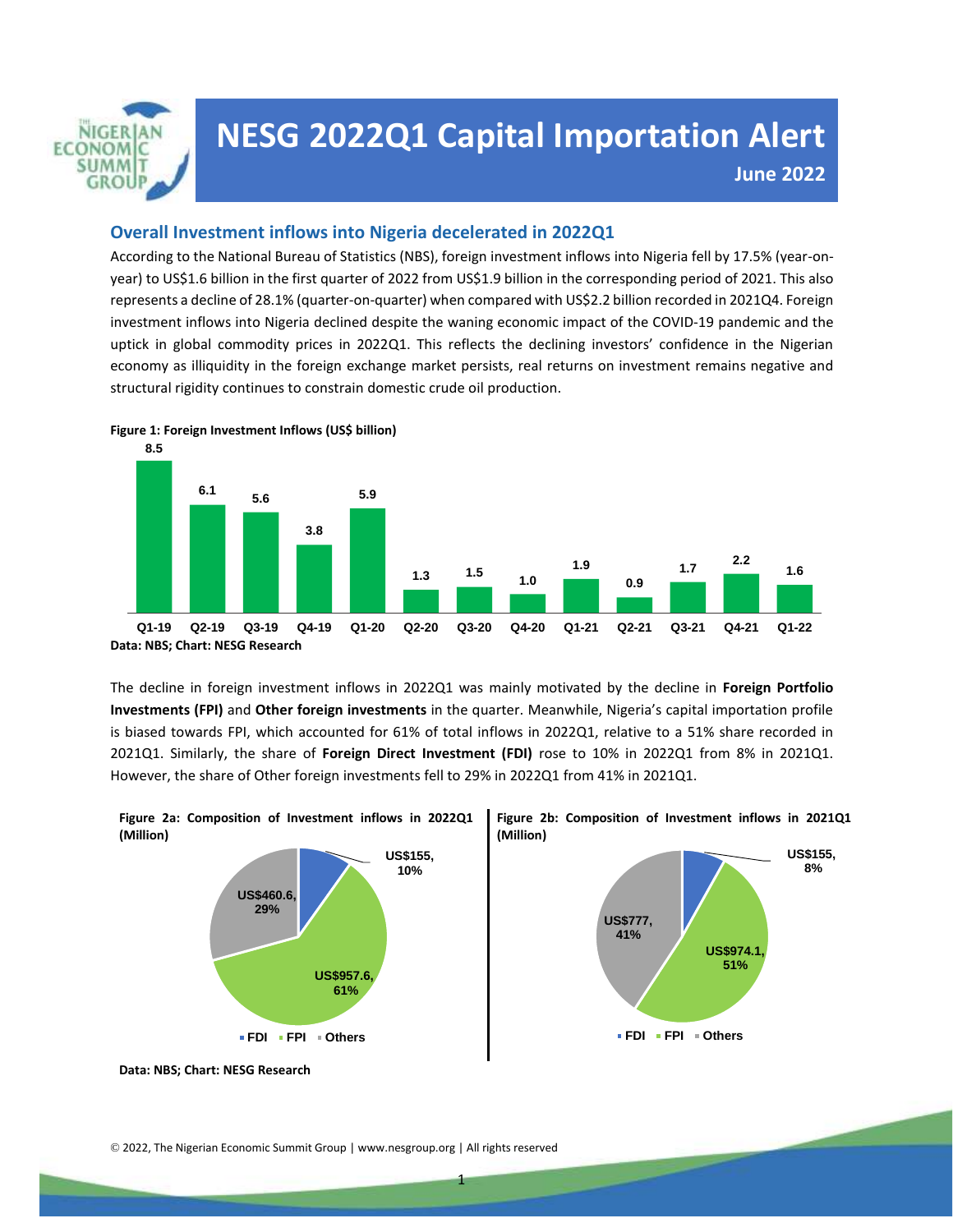#### **FPI inflows fell on a year-on-year basis, whilst its quarter-on-quarter performance was impressive**

Total FPI inflows in 2022Q1 stood at US\$957.6 million, which is 1.7% below its level in 2021Q1. However, the current FPI inflows represent an increase of 49% when compared with US\$642.9 million recorded in 2021Q4. A further breakdown of the FPI shows improved foreign participation in Nigeria's bond and money markets. However, the participation of foreign investors in the equity market remained subdued, despite the impressive corporate performance of most listed companies in 2022Q1.



**Figure 3: Foreign Portfolio Investment inflows (US\$ million)**

**Data: NBS; Chart: NESG Research**

# **The inflows of FDI, however, were relatively stable on a year on year basis**

FDI inflows rose slightly to US\$155 million in 2022Q1 from US\$154.8 million in 2021Q1. On a quarterly basis, FDI inflows fell sharply by 56.7% when compared with their level in 2021Q4. This performance reflects the harsh business environment, making Nigeria less attractive to foreign direct investors.





#### **"Other" Foreign Investments plunged by 40.7% (year-on-year) in 2022Q1**

Similar to FPI, the value of "**Other"** categories of foreign investments - covering foreign loans, trade credits, currency deposits and other claims - fell sharply to US\$460.6 million in 2022Q1 from US\$777 million and US\$1.2 billion in 2021Q1 and 2022Q4, respectively.

© 2022, The Nigerian Economic Summit Group | www.nesgroup.org | All rights reserved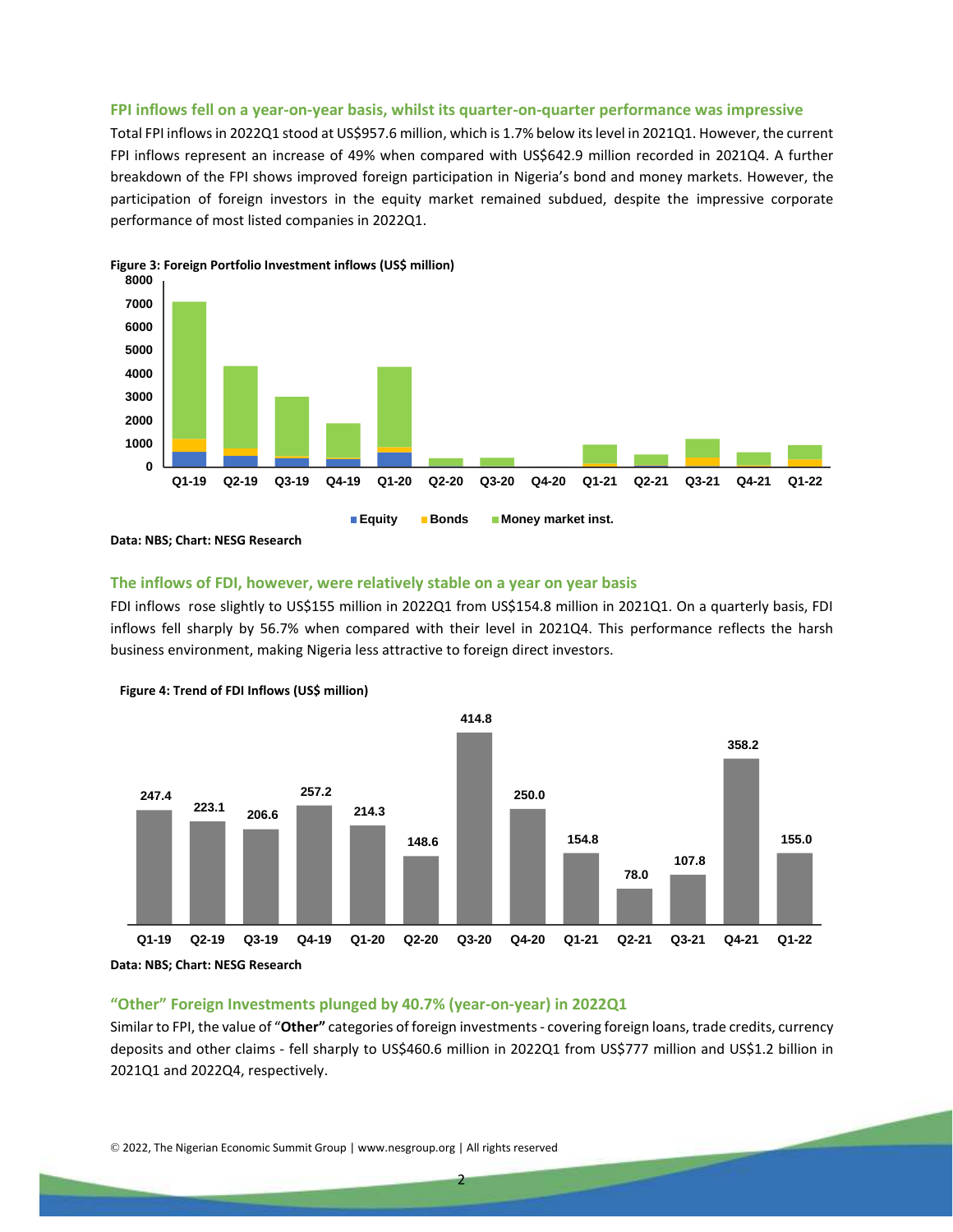

In terms of composition, foreign loans accounted for the largest share at 93% of the **Other investment** inflows in 2022Q1. This is not unexpected as Nigeria issued Eurobonds worth US\$1.25 billion in March 2022, making her the

first African country to access the International Capital Market in the year.







**Data: NBS; Chart: NESG Research**

#### **The United Kingdom remains Nigeria's major source of foreign investments**

The United Kingdom maintained its position as the largest source of investment inflows into Nigeria, accounting for 64.9% of the total inflows (equivalent to US\$1 billion) in 2022Q1. Countries including South Africa, the United States, Mauritius, and Singapore also featured among the top five investment sources, jointly accounting for 22% of the overall foreign investment inflows in 2022Q1. South Africa is the only African country that has consistently contributed significantly to foreign investment inflows into Nigeria.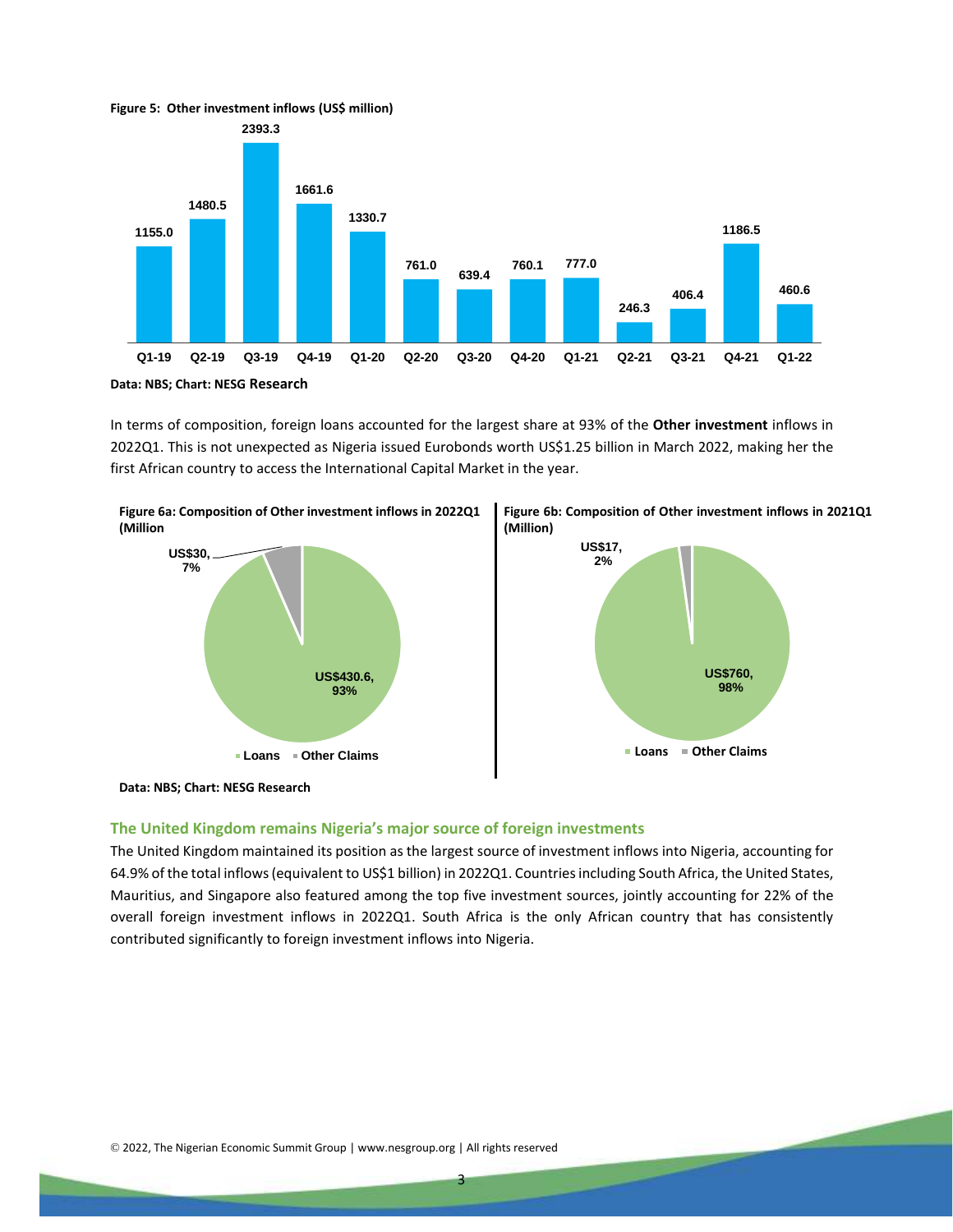**Figure 7a: Capital Importation by Origin (% share of Total) – Top 5 in 2022Q1**







#### **Data: NBS; Chart: NESG Research**

### **Lagos and Abuja remain the major investment destinations in Nigeria**

Accounting for a share of 71% in the overall investment inflows in 2022Q1 (equivalent to US\$1.2 billion), Nigeria's commercial epicentre – Lagos - maintained its position as the most attractive investment destination in Nigeria. Similarly, FCT-Abuja remained the second largest investment destination at 28% of the total investment inflows (equivalent to US\$446.8 million).

#### **Foreign affiliated banks largely facilitated foreign investment inflows in 2022Q1**

In 2022Q1, 18 banks facilitated the inflow of foreign investments into Nigeria. About 83% of total foreign investment inflows were facilitated by foreign-affiliated commercial and merchant banks in 2022Q1. On the other hand, Nigerian-owned banks facilitated 27% of foreign investment inflows in the quarter.

#### **Conclusion**

- **FDI will be constrained by a combination of domestic and external risks.** Domestic factors, including political and policy uncertainties, and the growing pace of insecurity could discourage prospective foreign investors from closing out on their final investment decisions until the 2023 general elections are concluded. A key global risk to investment inflows into Nigeria is the protracted geopolitical tensions between Russia and Ukraine. With many giant multinational companies winding up their operations in Russia, Nigeria will be indirectly affected due to her huge exposure to investment inflows from the United Kingdom and the United States.
- **Monetary Policy Rate (MPR) hike is expected to reduce the rate of capital flight.** Nigeria's Monetary Policy Committee (MPC) recently joined other emerging markets by tightening its monetary policy as it raised the MPR by 150 basis points to 13% in May. While this hawkish stance could moderate the rate of capital outflows and tame inflationary pressures in the near term, it would slowdown the pace of the post-COVID-19 economic recovery process. However, unless there is a persistent increase in global oil prices and accretion to external reserves, the illiquidity of the FX market and FX rationing practice constitute downside risks to FPI inflows in 2022.
- **Little scope for securing non-concessional loans from multilateral institutions could put the country at the mercy of commercial debts.** The International Monetary Fund (IMF) has advised the Nigerian authorities to adopt market reforms, including the removal of subsidies and the liberalisation of the FX

<sup>©</sup> 2022, The Nigerian Economic Summit Group | www.nesgroup.org | All rights reserved